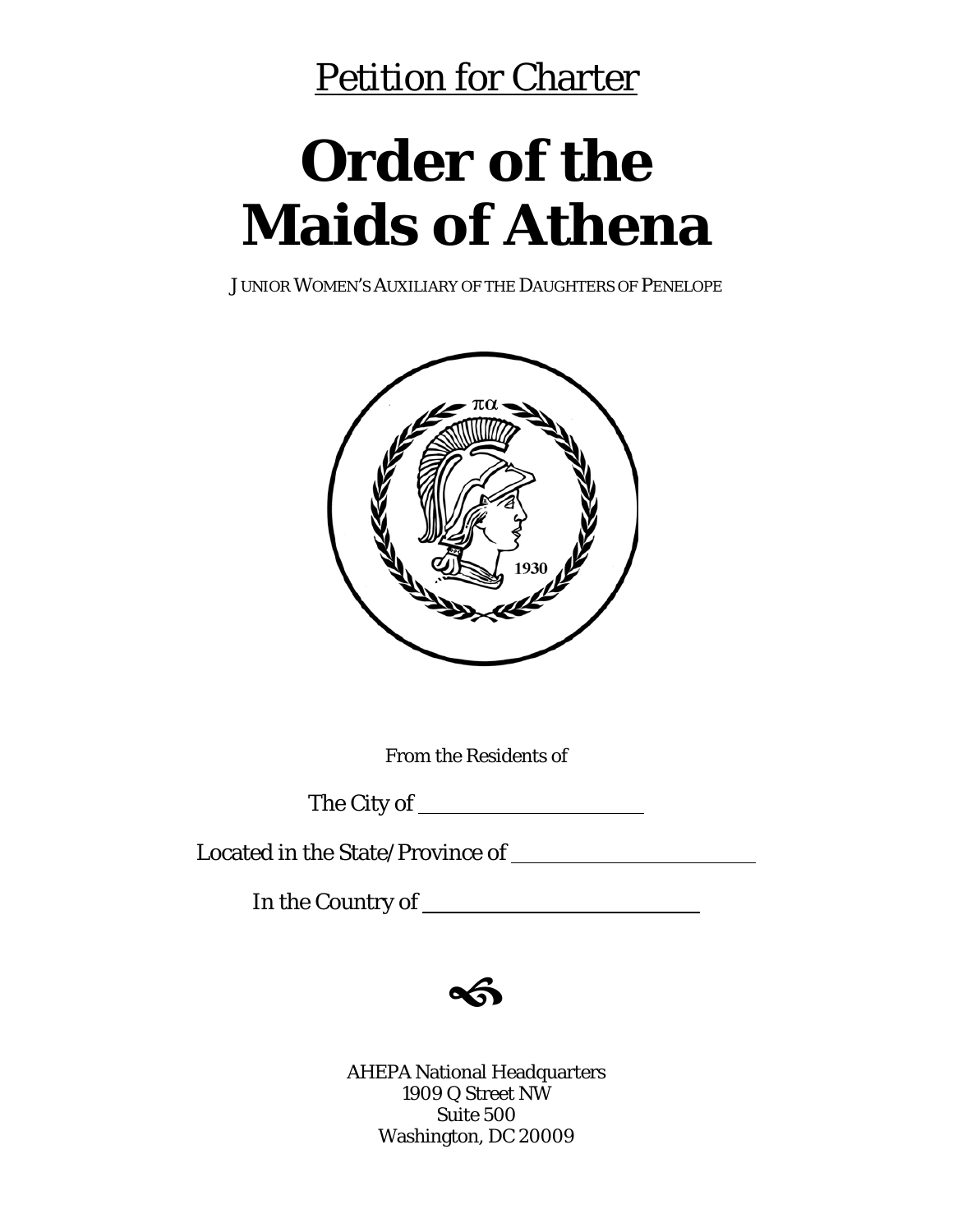### **Petition for Charter**

### *Remit entire document to National Headquarters*

Date Party and Party and Party and Party and Party and Party and Party and Party and Party and Party and Party and Party and Party and Party and Party and Party and Party and Party and Party and Party and Party and Party a

We, the undersigned, residents of the City of \_\_\_\_\_\_\_\_\_\_\_\_\_\_\_\_\_\_\_, located in the State/Province of \_\_\_\_\_\_\_\_\_\_\_\_\_\_\_\_, having been duly initiated into the mysteries of the Maids of Athena, desiring to be constituted as a Chapter of the Order of the Maids of Athena and an Auxiliary of the Order of the Daughters of Penelope, do hereby respectfully apply and petition for a Charter. In support of this petition, we submit the following information:

| Our first meeting and initiation were held |                     |  |
|--------------------------------------------|---------------------|--|
|                                            | (Give Date & Place) |  |
| It was presided over by                    |                     |  |

It was presided over by . (Give Name & Title of person who conducted initiations)

At this meeting, there were members initiated.

To date, we have had meetings, and our total membership is .

We have duly elected the following officers:

### **WORTHY MAID LOYAL MAID**

| <b>Miss</b>          |             | <b>Miss</b>          |
|----------------------|-------------|----------------------|
| <b>Address</b>       |             | <b>Address</b>       |
| City                 | State/Prov. | City                 |
| Zip Code/Postal Code |             | Zip Code/Postal Code |

### **CORRESPONDING SECRETARY RECORDING SECRETARY**

| <b>Miss</b>          |             | <b>Miss</b>    |
|----------------------|-------------|----------------|
| <b>Address</b>       |             | <b>Address</b> |
| <b>City</b> City     | State/Prov. |                |
| Zip Code/Postal Code |             | Zip Code.      |

### **TREASURER DELPHIS**

| <b>Miss</b>          |             | Miss                 |
|----------------------|-------------|----------------------|
| <b>Address</b>       |             | <b>Address</b>       |
| City                 | State/Prov. | City                 |
| Zip Code/Postal Code |             | Zip Code/Postal Code |

| Miss                 |             | Miss                 |
|----------------------|-------------|----------------------|
| Address              |             | <b>Address</b>       |
| City                 | State/Prov. | City                 |
| Zip Code/Postal Code |             | Zip Code/Postal Code |

| Miss                 | <b>Miss</b>          |             |
|----------------------|----------------------|-------------|
| Address              | <b>Address</b>       |             |
| City<br>State/Prov.  | City                 | State/Prov. |
| Zip Code/Postal Code | Zip Code/Postal Code |             |

| Miss                 |             | Miss                 |             |
|----------------------|-------------|----------------------|-------------|
| Address              |             | <b>Address</b>       |             |
| City                 | State/Prov. | City                 | State/Prov. |
| Zip Code/Postal Code |             | Zip Code/Postal Code |             |
|                      |             |                      |             |

| Miss                 |             | <b>Miss</b>          |             |
|----------------------|-------------|----------------------|-------------|
| Address              |             | <b>Address</b>       |             |
| Citv                 | State/Prov. | City                 | State/Prov. |
| Zip Code/Postal Code |             | Zip Code/Postal Code |             |

### **PHYLAX MESSENGER**

| Miss                 |             | <b>Miss</b>          |             |
|----------------------|-------------|----------------------|-------------|
| Address              |             | <b>Address</b>       |             |
| City                 | State/Prov. | City                 | State/Prov. |
| Zip Code/Postal Code |             | Zip Code/Postal Code |             |

### **THE NAME CHOSEN FOR OUR CHAPTER IS**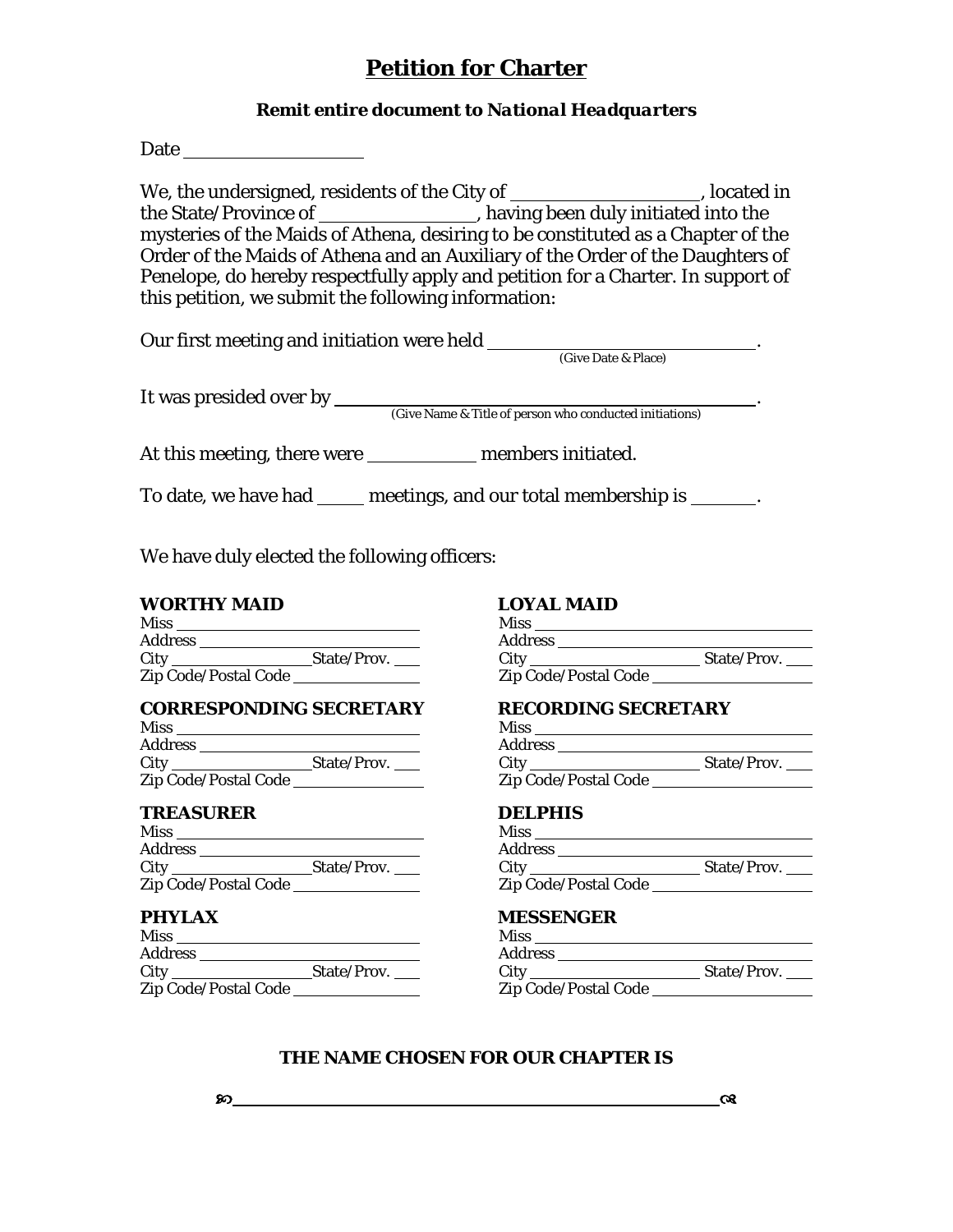### **Petitioners & Charter Members**

|    |                                                                                                                                                                                                                                      | This petition is sponsored by DOP AHEPA |
|----|--------------------------------------------------------------------------------------------------------------------------------------------------------------------------------------------------------------------------------------|-----------------------------------------|
| 1. | <b>Your Name</b>                                                                                                                                                                                                                     | Signature                               |
| 2. | <u> 1989 - Johann Stoff, deutscher Stoffen und der Stoffen und der Stoffen und der Stoffen und der Stoffen und der Stoffen und der Stoffen und der Stoffen und der Stoffen und der Stoffen und der Stoffen und der Stoffen und d</u> |                                         |
| 3. | <u> 1989 - Andrea Station Barbara, amerikan per</u>                                                                                                                                                                                  |                                         |
| 4. | <u> 1980 - Andrea Britain, politik eta politik eta politik eta politik eta politik eta politik eta politik eta p</u>                                                                                                                 |                                         |
|    | 5.                                                                                                                                                                                                                                   |                                         |
|    |                                                                                                                                                                                                                                      |                                         |
|    | 7. $\qquad \qquad$                                                                                                                                                                                                                   |                                         |
|    |                                                                                                                                                                                                                                      |                                         |
| 9. |                                                                                                                                                                                                                                      |                                         |
|    |                                                                                                                                                                                                                                      |                                         |
|    |                                                                                                                                                                                                                                      |                                         |
|    | 12.                                                                                                                                                                                                                                  |                                         |
|    |                                                                                                                                                                                                                                      |                                         |
|    | <b>14.</b> The contract of the contract of the contract of the contract of the contract of the contract of the contract of the contract of the contract of the contract of the contract of the contract of the contract of the cont  |                                         |
|    | <b>15.</b> The contract of the contract of the contract of the contract of the contract of the contract of the contract of the contract of the contract of the contract of the contract of the contract of the contract of the cont  |                                         |
|    |                                                                                                                                                                                                                                      |                                         |
|    |                                                                                                                                                                                                                                      |                                         |
|    |                                                                                                                                                                                                                                      |                                         |
|    | 19.                                                                                                                                                                                                                                  |                                         |
|    |                                                                                                                                                                                                                                      |                                         |
|    | 21. $\qquad \qquad$                                                                                                                                                                                                                  |                                         |
|    | 22.                                                                                                                                                                                                                                  |                                         |
|    |                                                                                                                                                                                                                                      |                                         |
|    | 24.                                                                                                                                                                                                                                  |                                         |
|    |                                                                                                                                                                                                                                      |                                         |